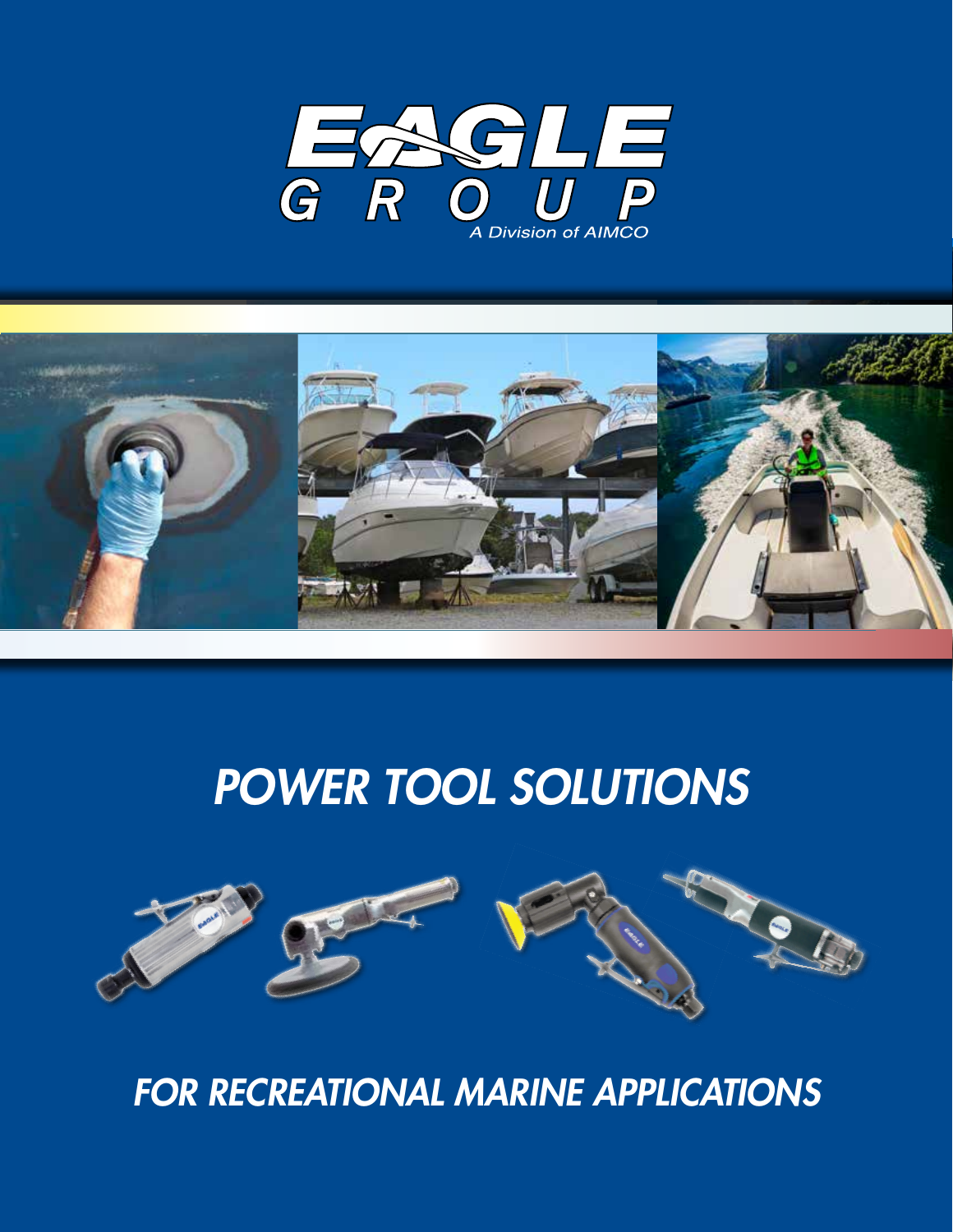## Grinders



GENERAL DUTY



GENERAL DUTY

#### **5002C 1/4" Die Grinder**

- All steel housing
- Built-in regulator

**5003C**

• 1/8" collet available

**1/4" Angle Die Grinder** • Compact lightweight design • Ball-bearing construction

• For sanding, deburring, and polishing • Right angle provides easy access

#### **Specifications**

Collet Size: 1/4"<br>RPM (Approx.): 22,000 RPM (Approx.): Throttle Type: Safety Lever<br>Exhaust: Rear Exhaust:<br>Weight: Weight: 1.2 lb / 0.5 kg<br>Length: 6.9 in / 175 mm Power (Approx.): Air Usage: 14 cfm<br>
Air Inlet: 1/4" Air Inlet:

 $6.9$  in / 175 mm<br>0.33 hp

| <b>Specifications</b>                                                                                                              |                                                                                                     |
|------------------------------------------------------------------------------------------------------------------------------------|-----------------------------------------------------------------------------------------------------|
| Collet Size:<br>RPM (Approx.):<br>Throttle Type:<br>Exhaust:<br>Weight:<br>Length:<br>Power (Approx.):<br>Air Usage:<br>Air Inlet: | 1/4"<br>20,000<br>Safety Lever<br>Rear<br>1.0 lb / 0.5 kg<br>6.3 in / 159 mm<br>$0.33$ hp<br>14 cfm |

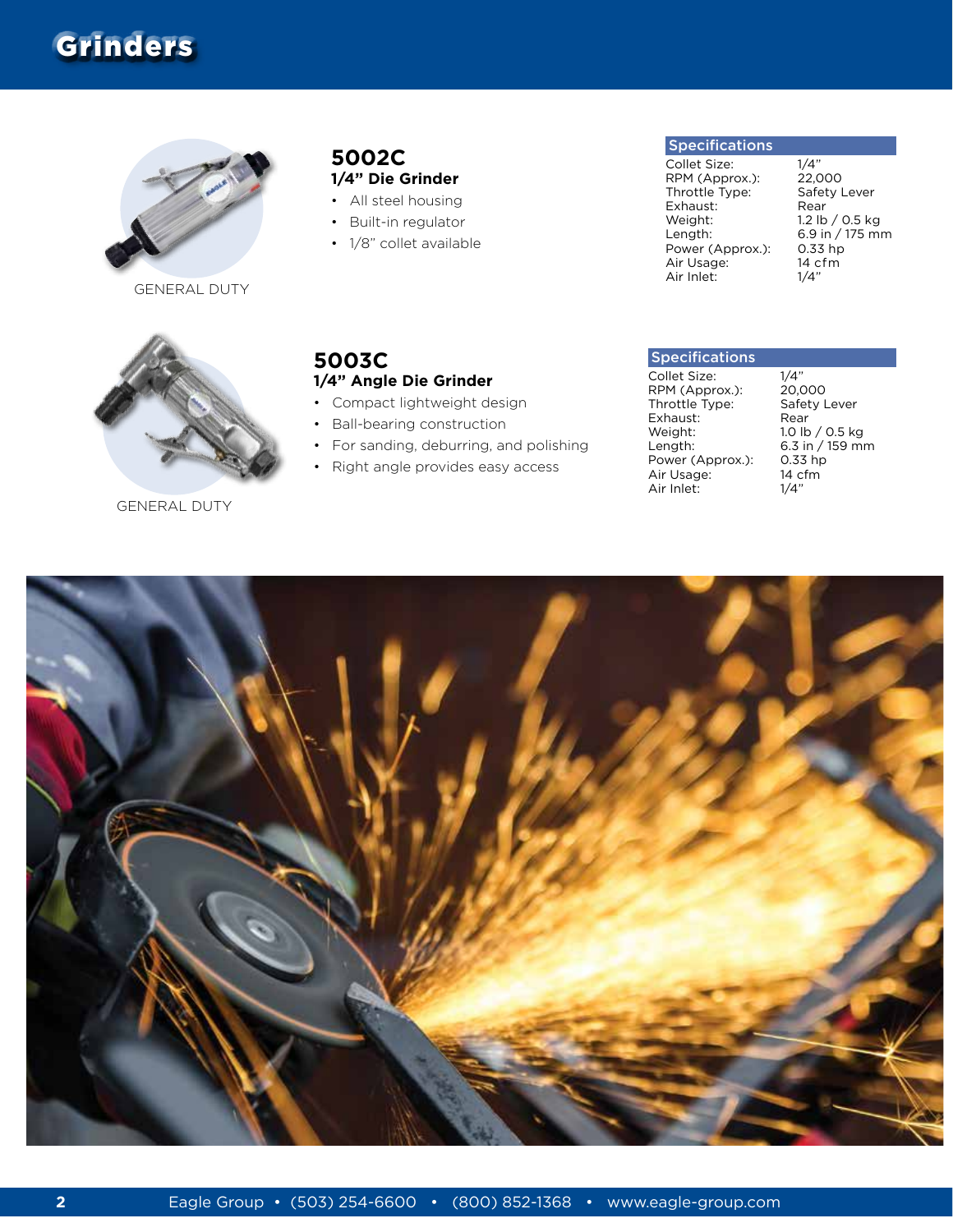## Sanders

![](_page_2_Picture_1.jpeg)

INDUSTRIAL DUTY

![](_page_2_Picture_3.jpeg)

INDUSTRIAL DUTY

![](_page_2_Picture_5.jpeg)

INDUSTRIAL DUTY

![](_page_2_Picture_7.jpeg)

GENERAL DUTY

![](_page_2_Picture_9.jpeg)

INDUSTRIAL DUTY

### **6133EC**

#### **2" Composite Angle Sander, 90°**

- Lightweight and durable
- Ergonomic composite housing with a soft comfortable grip
- Less noise, vibration, and thermal transfer than aluminum tools
- Roll lock abrasive holder

#### Specifications

Sanding Disc: 2" Pad Size: 1.75" diameter<br>RPM (Approx.): 15,000 RPM (Approx.):<br>Spindle: Spindle: 1/4" - 20<br>Weight: 1.05 lb / Air Usage: 12 cfm<br>Air Inlet: 1/4" Air Inlet:

**Specifications** Sanding Disc: 2"<br>Pad Size: 1.7

RPM (Approx.):

Air Inlet:

Weight: 1.05 lb / 0.48 kg<br>
Length: 6.75 in / 171 mm 6.75 in / 171 mm<br>12 cfm

1.75" diameter<br>15,000

Weight: 1.05 lb / 0.48 kg Length: 6.75 in / 171 mm

Air Usage: 12 cfm<br>
Air Inlet: 1/4"

| 6134E | ∼ |
|-------|---|
|-------|---|

#### **2" Composite Angle Sander, 105°**

- Lightweight and durable
- Ergonomic composite housing with a soft comfortable grip

**2" Angle Orbital Composite Sander, 105°**

Pad Size: 2" Diameter, M6 x 1.0 thread,

- Less noise, vibration, and thermal transfer than aluminum tools
- Roll lock abrasive holder

• Lightweight and durable

#### **Specifications**

Pad Size: 2" diameter RPM (Approx.): 15,000<br>Spindle: 1/4" - 2 Weight: 1.36 lb / 0.62 kg Length: 6.75 in / 171 mm Air Usage: 12 cfm Air Inlet: 1/4"

 $1/4" - 20$ 

|             | yellow polyurethane foam pad, hooked |  |
|-------------|--------------------------------------|--|
| Velcro face |                                      |  |

**6115EC**

• Orbital Capacity: 0.2" / 3.0 mm

## **6012**

#### **7" Angle Sander**

- Powerful 1 hp motor
- Dead handle mounts either side
- Hardened and ground spiral bevel gears for long life
- For heavy rust removal, sanding and shaping of filler patches

## **6905EC**

#### **5" Composite Random Orbital Sander**

- Vibration absorbing grip
- High power and lightweight
- PSA pad type
- Orbital action assures swirl-free finish
- For touch-up, feather-edging, sanding, pre-paint preparation

| 7"             |
|----------------|
| 4.500          |
| 1.00 hp        |
| 6.0 lb /2.7 kg |
| 15 in / 381 mm |
| 19 cfm         |
| 1/4"           |
|                |

| <b>Specifications</b> |                 |
|-----------------------|-----------------|
| Pad Size:             | 5"              |
| RPM (Approx.):        | 12.000          |
| Orbit:                | 3/16" pattern   |
| Weight:               | 2.0 lb / 0.9 kg |
| Length:               | 6.9 in / 175 mm |
| Air Usage:            | 15 cfm          |
| Air Inlet:            |                 |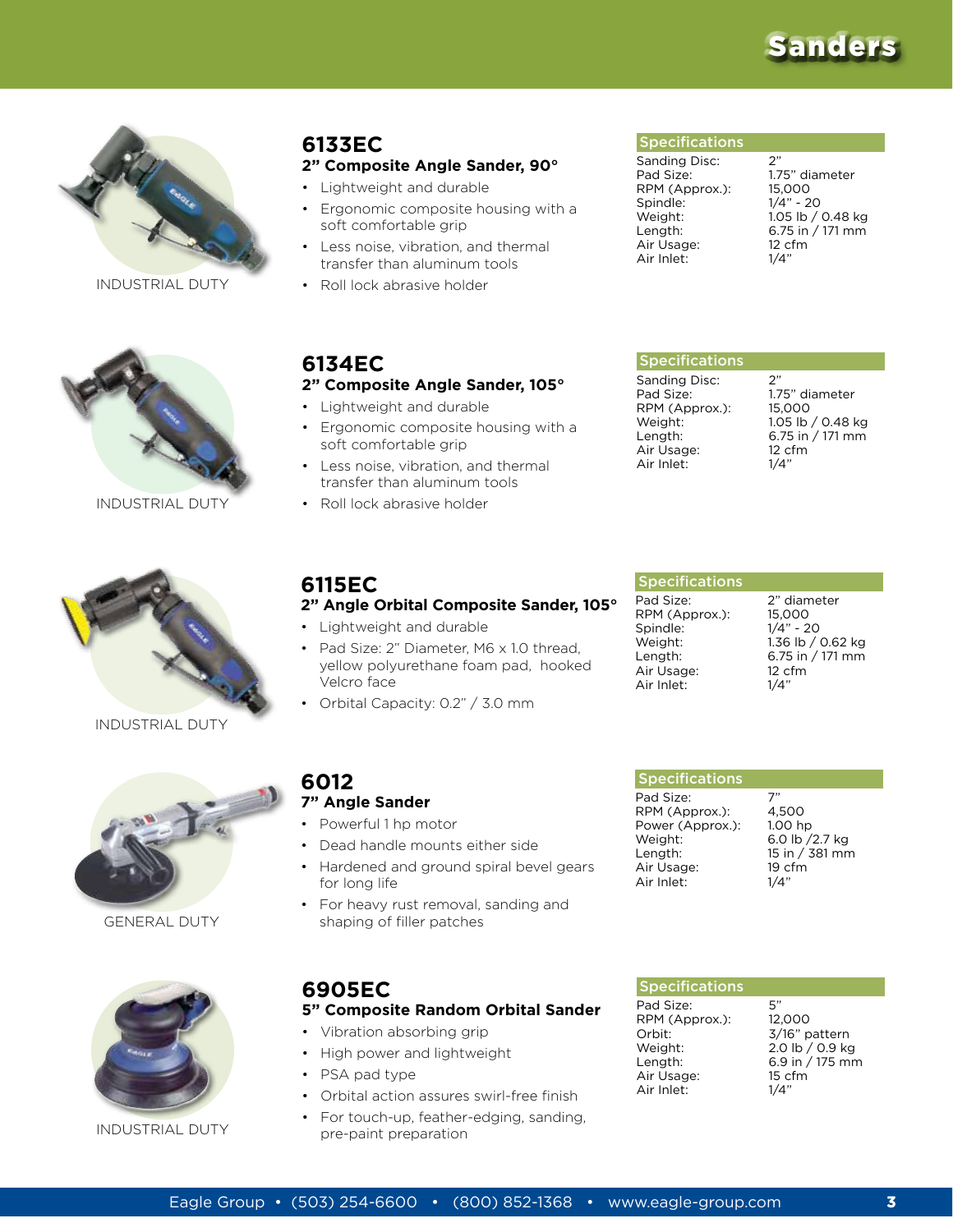## Sanders

![](_page_3_Picture_1.jpeg)

INDUSTRIAL DUTY

![](_page_3_Picture_3.jpeg)

GENERAL DUTY

![](_page_3_Picture_5.jpeg)

GENERAL DUTY

## **6906EC**

#### **6" Composite Random Orbital Sander**

- Vibration absorbing grip
- High power and lightweight
- PSA pad type
- Orbital action assures swirl-free finish
- For touch-up, feather-edging, sanding, pre-paint preparation

## **6009**

## **Jitterbug Sander**

- Durable construction
- For wet and dry sanding
- For wood, metal or plastic finishing, and fiberglass

#### **Specifications**

Pad Size: 6"<br>RPM (Approx.): 12.000 RPM (Approx.):<br>Orbit: Orbit: 3/16" pattern<br>Weight: 2.0 lb / 0.9 kg Weight: 2.0 lb / 0.9 kg<br>
Length: 6.9 in / 175 mm Air Usage: 15 ct<br>Air Inlet: 1/4" Air Inlet:

 $6.9$  in / 175 mm<br>15 cfm

| <b>Specifications</b> |                              |
|-----------------------|------------------------------|
| Pad Size:             | 3.5 x 7.75 in<br>89 x 197 mm |
| RPM (Approx.):        | 8.000                        |
| Weight:               | 4.3 lb / 2.0 kg              |
| Length:               | 8.0 in / 203 mm              |
| Air Usage:            | 15 cfm                       |
| Air Inlet:            |                              |

### **6113 3" - 5" High Speed Sander**

- Lightweight, compact design
- Includes 3" & 5" backing pads
- Built-in regulator to control speed
- For paint removal, shaping filler patches, weld smoothing, rust removal

#### **Specifications**

Pad Size: 3" & 5"<br>RPM (Approx.): 18,000 RPM (Approx.): Spindle: 3/8"<br>Weight: 2.4 ll Length: 4.6 in / 117 mm<br>Air Usage: 19 cfm Air Usage: 19 ct<br>Air Inlet: 1/4" Air Inlet:

2.4 lb /1.1 kg

![](_page_3_Picture_31.jpeg)

GENERAL DUTY

#### **6507 7" Angle Polisher 105°**

- Built-in power regulator
- Dead handle for easy control
	- Ideal for buffing and polishing paint and metal to a professional finish

#### **Specifications**

| Pad Size:      | 7"                |
|----------------|-------------------|
| RPM (Approx.): | 2.500             |
| Weight:        | 6.5 lb $/$ 2.9 kg |
| Lenath:        | 18.0 in / 457 mm  |
| Air Usage:     | 12 cfm            |
| Air Inlet:     | 1/4"              |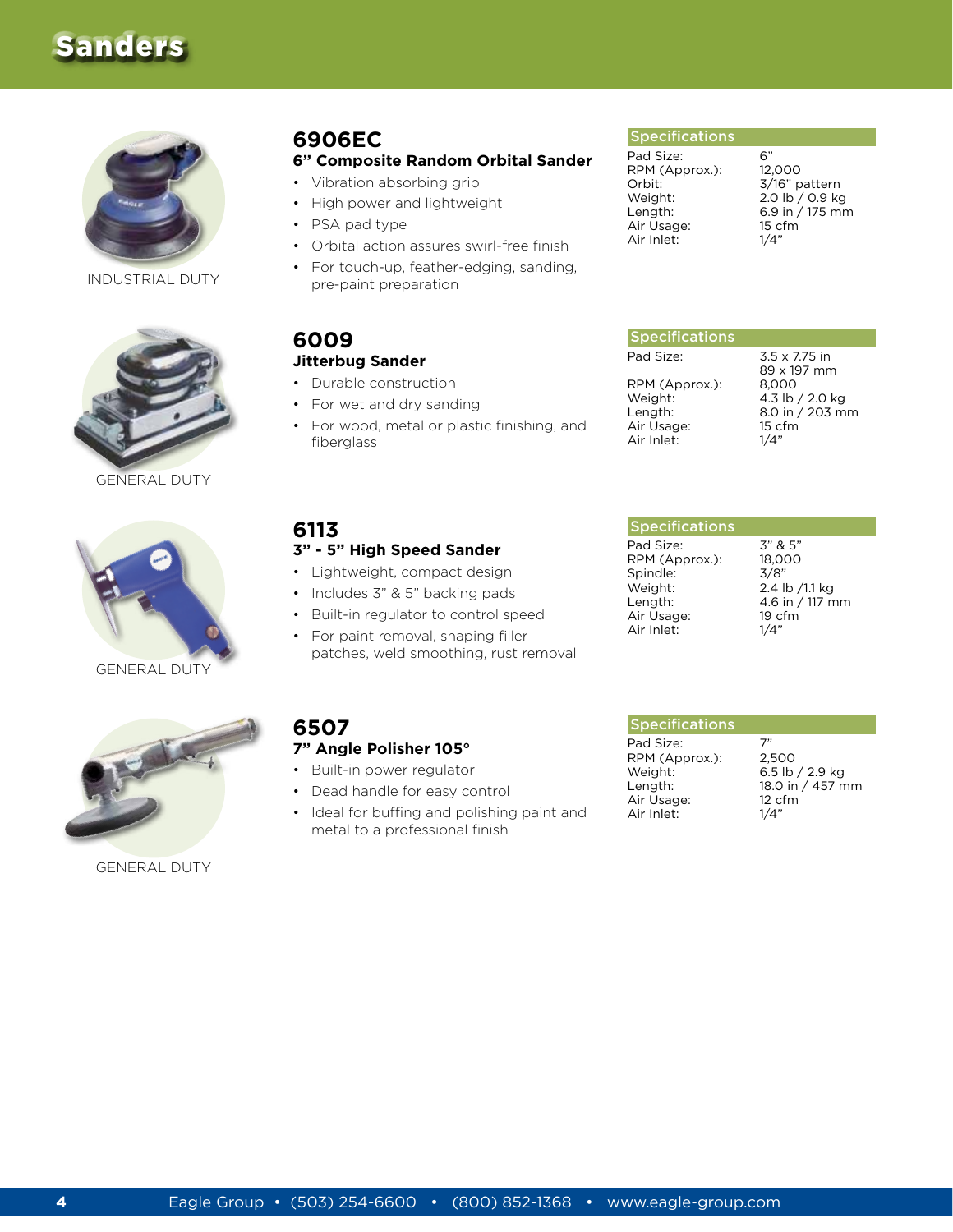## Cutting and Specialty Tools

![](_page_4_Picture_1.jpeg)

GENERAL DUTY

![](_page_4_Picture_3.jpeg)

INDUSTRIAL DUTY

### **6050 Reciprocating Saw**

- High performance motor provides aggressive cutting action
- Insulated handle
- For cutting plastics, fiberglass, sheet metal

#### **Specifications**

SPM (Approx.): 9,500<br>Teeth: 14 / 24 14 / 24 / 32<br>10 mm Stroke:<br>Weight: Weight: 2.2 lb / 1.0 kg<br>
Length: 9.3 in / 236 m  $9.3$  in  $/$  236 mm<br>7 cfm Air Usage: 7 cfm<br>Air Inlet: 1/4" Air Inlet:

## **6080**

#### **Low-Vibration Reciprocating Saw**

- 35% longer stroke for "quicker and thicker" material cuts
- Patented vibration-damped cylinder design decreases vibration emission by 40%
- Patented blade guard prevents metal filing from entering the inner mechanism

#### Specifications

| Stroke:        | $14 \text{ mm}$   |
|----------------|-------------------|
| SPM (Approx.): | 10.000            |
| Length:        | 8.9 in / 227 mm   |
| Weight:        | 1.37 lb / 0.62 kg |
| Air Hose:      | 3/8"              |
| Air Usage:     | $2.3$ cfm         |
| Air Inlet:     | 1/4"              |

![](_page_4_Picture_18.jpeg)

INDUSTRIAL DUTY

#### **8116 Suction / Blow Gun**

- Reversible nozzle ring creates portable vacuum cleaner
- Acts as a blow gun on reverse side
- Includes two nozzles
- Comes with bag

#### **Specifications**

Capacity: 6.3 cfm<br>Tip Accessories: 4 pieces Tip Accessories:<br>Weight: Weight: 1.0 lb / 0.4 kg<br>Length: 5.7 in / 144 mm

5.7 in  $/$  144 mm

![](_page_4_Picture_28.jpeg)

INDUSTRIAL DUTY

### **5A-0514-2 Back-Gouging Mini Saw**

- Industrial-grade and compliant tool design ensures fast and effective back-gouging
- Angle height: 1.75"
- 2" carbide tooth blade (#5A-0514-2CB) sold separately
- For gouging tight access seams

#### Specifications

Max Blade Diameter 2<sup>2</sup><br>Arbor: 3, HP (Approx.): 0.5<br>RPm (Approx.): 14,000 RPm (Approx.):<br>Weight: Weight:  $\frac{3 \text{ lb}}{1.4 \text{ kg}}$ <br>Length: 8.5 in /216 m Air Usage: 15<br>Air Inlet: 1/4" Air Inlet:

3/8"-24<br>0.5 8.5 in /216 mm<br>15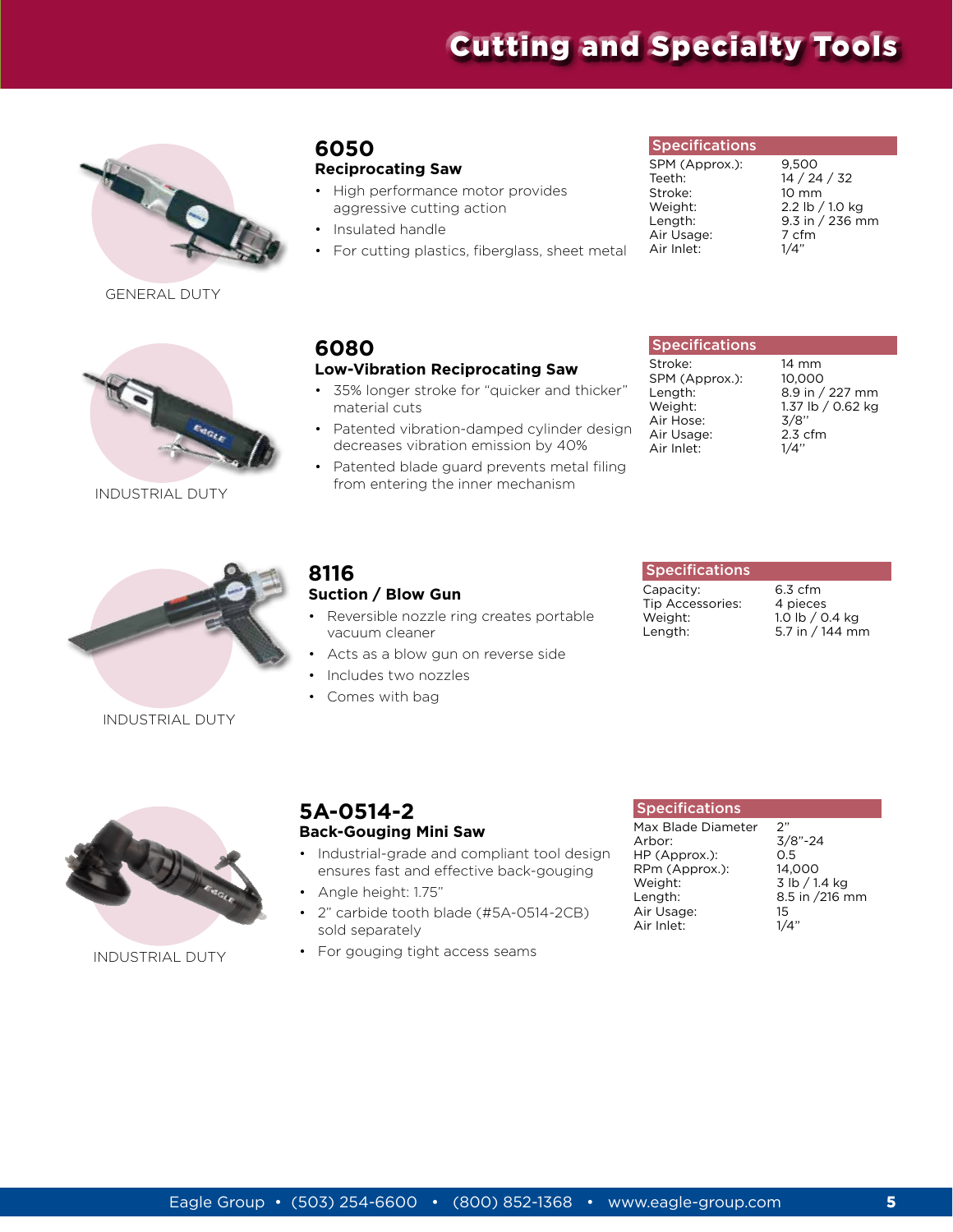#### **NEW TOOL AND ACCESSORY WARRANTY**

Any new tool or accessory branded with the Eagle name, and purchased from EAGLE GROUP (EAGLE), or through one of its authorized distributors or agents, is warranted to the original buyer against defects in materials and workmanship for a period of one (1) year\* from date of delivery. Under the terms of this warranty, EAGLE GROUP will repair or replace any product or accessory warranted hereunder and returned freight prepaid proving to EAGLE GROUP's satisfaction to be defective as a result of workmanship or materials. In order to qualify for this warranty, written notice to EAGLE GROUP must be given immediately upon discovery of such defect, at which time EAGLE GROUP will issue an authorization to return the tool. The defective item must be promptly returned to an authorized EAGLE GROUP service center with all freight charges prepaid.

#### **REPAIRED TOOL WARRANTY**

Once a tool is beyond the new product warranty period, as detailed above, EAGLE GROUP will provide repair warranty on pneumatic tools for a period of 90 days\* beyond the warrantied repair date.

#### **EXCLUSION FROM WARRANTY**

This warranty is valid only on products purchased from EAGLE GROUP, or thru its authorized distributors or agents. EAGLE GROUP shall have no obligation pursuant to the EAGLE GROUP Warranty with respect to any tools or accessories which in EAGLE GROUP's sole judgment have been altered, damaged, misused, abused, badly worn, lost or improperly maintained. This Warranty is null and void if the customer, or any other person other than an authorized representative of EAGLE GROUP, has made any attempt to service or modify the tool or accessory prior to its return to EAGLE GROUP under this Warranty.

The warranty provision with respect to each such product may be amended by EAGLE GROUP from time to time in its sole discretion. The liability of EAGLE GROUP hereunder shall be limited to replacing or repairing, at its option, any products which are returned freight prepaid to EAGLE GROUP and which EAGLE GROUP determines to be defective as described above or, at EAGLE GROUP's option, refunding the purchase price of such products.

EAGLE GROUP reserves the right to make periodic changes in construction or tool design at any time. EAGLE GROUP specifically reserves the right to make these changes without incurring any obligation or incorporating such changes or updates in tools or parts previously distributed.

THE EAGLE GROUP WARRANTY IS IN LIEU OF ALL OTHER WARRANTIES, EXPRESSED OR IMPLIED, AND EAGLE GROUP EXPRESSLY DISCLAIMS ANY WARRANTY OF MERCHANTABILITY OR FITNESS FOR A PARTICULAR PURPOSE. THIS WARRANTY SETS FORTH THE SOLE AND EXCLUSIVE REMEDY IN CONTRACT, TORT, STRICT LIABILITY, OR OTHERWISE.

THIS WARRANTY IS THE ONLY WARRANTY MADE BY EAGLE GROUP WITH RESPECT TO THE GOODS DELIVERED HEREUNDER, AND MAY BE MODIFIED OR AMENDED ONLY BY A WRITTEN INSTRUMENT SIGNED BY A DULY AUTHORIZED OFFICER OF EAGLE GROUP.

#### **LIMITATION OF LIABILITY**

EAGLE GROUP'S LIABILITY PURSUANT TO WARRANTY OF THE PRODUCTS COVERED HEREUNDER IS LIMITED TO REFUND OF THE PURCHASE PRICE. IN NO EVENT SHALL EAGLE GROUP BE LIABLE FOR COSTS OF PROCUREMENT OF SUBSTITUTE GOODS BY THE BUYER. IN NO EVENT SHALL EAGLE GROUP BE LIABLE FOR ANY SPECIAL, CONSEQUENTIAL, INCIDENTAL OR OTHER DAMAGES (INCLUDING WITHOUT LIMITATION, LOSS OF PROFIT) WHETHER OR NOT EAGLE GROUP HAS BEEN ADVISED OF THE POSSIBILITY OF SUCH LOSS, HOWEVER CAUSED, WHETHER FOR BREACH OR REPUDIATION OF CONTRACT, BREACH OF WARRANTY, NEGLIGENCE OR OTHERWISE. THIS EXCLUSION ALSO INCLUDES ANY LIABILITY WHICH MAY ARISE OUT OF THIRD PARTY CLAIMS AGAINST BUYER. THE ESSENTIAL PURPOSE OF THIS PROVISION IS TO LIMIT THE POTENTIAL LIABILITY OF EAGLE GROUP ARISING OUT OF THIS AGREEMENT AND/OR SALE.

**Note:** The EAGLE GROUP Warranty confers specific legal rights, however some states or jurisdictions may not allow certain exclusions or limitations within this warranty.

\* All warranty periods addressed herein are determined using a standard shift, eight-hour work day.

#### **EAGLE GROUP**

Attn: Service Department 10000 SE Pine Street Portland, OR 97216 800.852.1368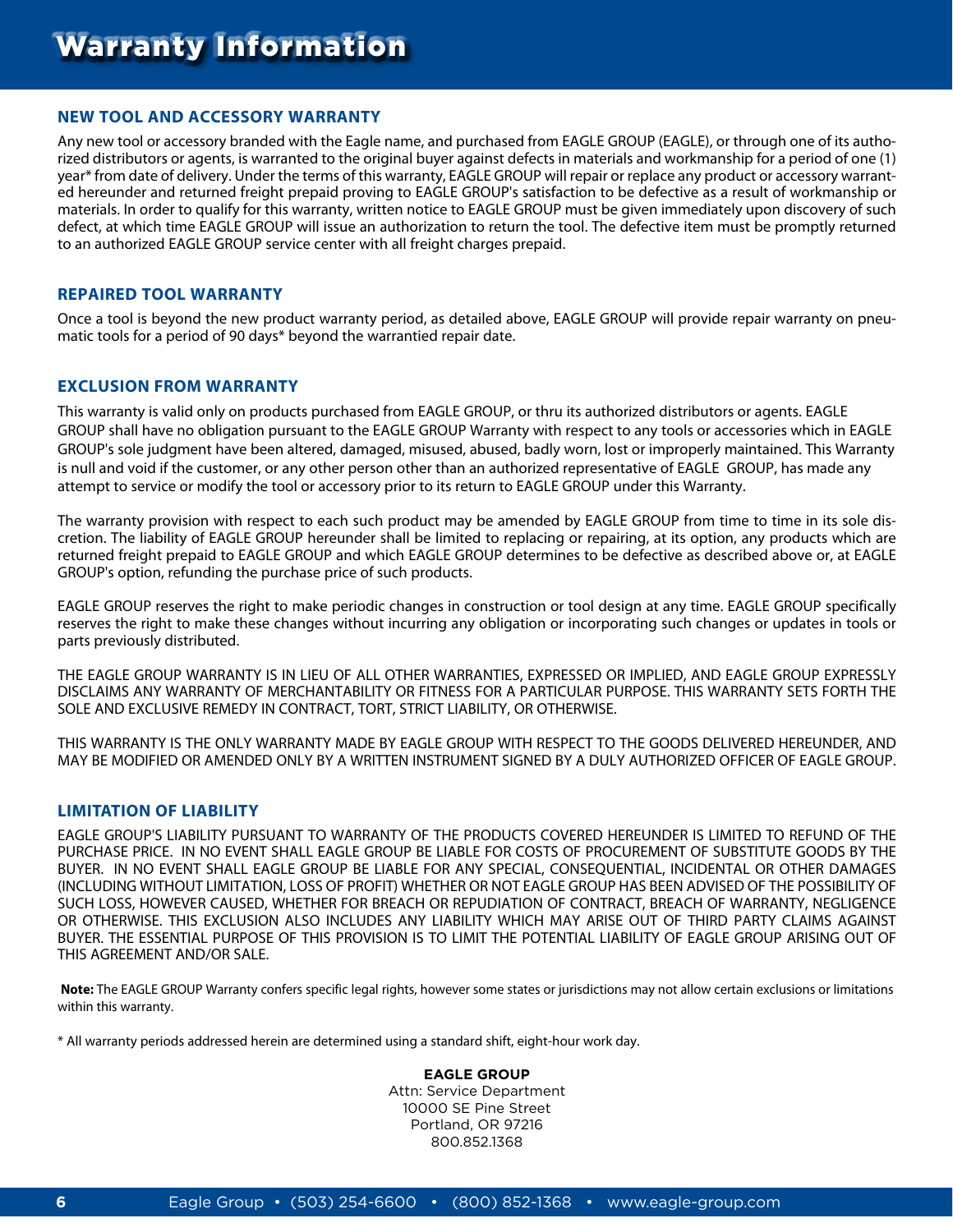![](_page_6_Picture_0.jpeg)